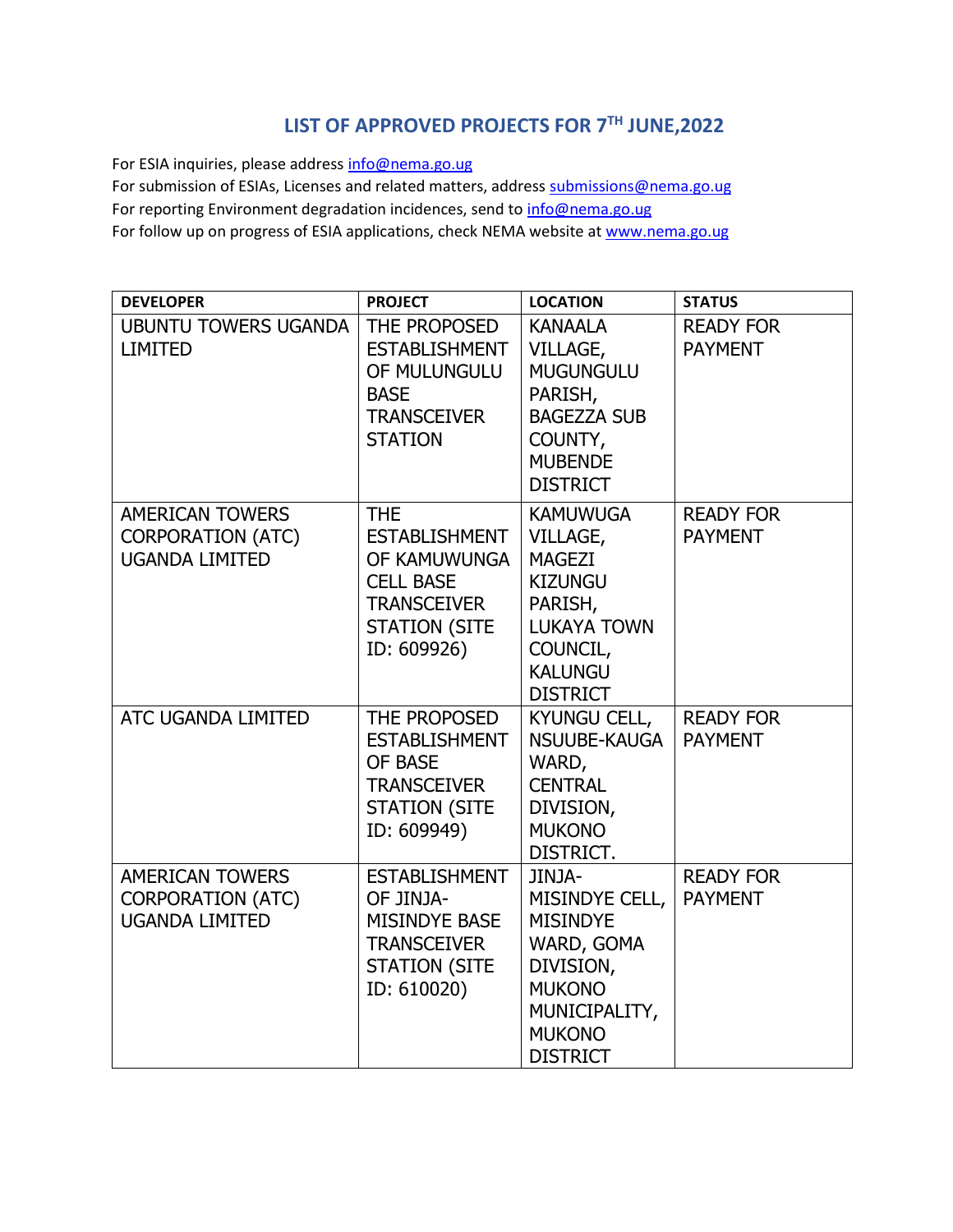| <b>UBUNTU TOWERS LIMITED</b>                  | THE PROPOSED<br><b>SUULA</b><br><b>GREENFIELD</b><br><b>BASE</b><br><b>TRANSCEIVER</b><br>STATION (ID.<br>UTU/50068/MBL)                            | <b>SUULA</b><br>VILLAGE,<br>SUULA PARISH,<br><b>KOCHEKA SUB-</b><br><b>COUNTY IN</b><br><b>BUKEDEA</b><br><b>DISTRICT</b>                                                              | <b>READY FOR</b><br><b>PAYMENT</b> |
|-----------------------------------------------|-----------------------------------------------------------------------------------------------------------------------------------------------------|----------------------------------------------------------------------------------------------------------------------------------------------------------------------------------------|------------------------------------|
| <b>UBUNTU TOWERS UGANDA</b><br><b>LIMITED</b> | THE PROPOSED<br><b>CONSTRUCTION</b><br>OF BUZZI UBUNTU<br><b>BASE</b><br><b>TRANSCEIVER</b><br><b>STATION (SITE</b><br>ID:<br>UTU/10093/KMP)        | <b>BUZZI VILLAGE,</b><br><b>NAMULANDA</b><br>PARISH,<br><b>KAJJANSI SUB</b><br><b>COUNTY IN</b><br><b>WAKISO</b><br><b>DISTRICT</b>                                                    | <b>READY FOR</b><br><b>PAYMENT</b> |
| <b>MEERA INVESTMENTS</b><br><b>LIMITED</b>    | <b>OFFICE BLOCK</b>                                                                                                                                 | <b>PLOT 33-35</b><br><b>WINSOR</b><br>CRESCENT,<br><b>KITANTE HILL</b><br>VILLAGE,<br><b>KOLOLO III</b><br>PARISH,<br><b>CENTRAL</b><br>DIVISION,<br><b>KAMPALA</b><br><b>DISTRICT</b> | <b>READY FOR</b><br><b>PAYMENT</b> |
| <b>UBUNTU TOWERS LIMITED</b>                  | THE PROPOSED<br><b>DEGO (AWERE</b><br><b>HILL ROCK)</b><br><b>GREENFIELD</b><br><b>BASE</b><br><b>TRANSCEIVER</b><br>STATION (ID:<br>UTU/40061/KGM) | <b>AJAN CENTRAL</b><br>VILLAGE,<br>AKOYO PARISH,<br><b>ODEK SUB</b><br>COUNTY,<br><b>OMORO</b><br><b>DISTRICT</b>                                                                      | <b>READY FOR</b><br><b>PAYMENT</b> |
| <b>VICTORY CITY CHURCH</b><br><b>KIRA</b>     | THE PROPOSED<br><b>CHURCH</b><br><b>DEVELOPMENT</b><br>(VICTORY CITY)<br><b>CHURCH KIRA)</b>                                                        | PLOT 14646,<br>BLOCK 185 OFF<br><b>KASANGATI</b><br>ROAD, IN KIRA<br>LCI, KIRA<br>WARD, KIRA<br>MUNICIPALITY,<br><b>WAKISO</b><br><b>DISTRICT</b>                                      | <b>READY FOR</b><br><b>PAYMENT</b> |